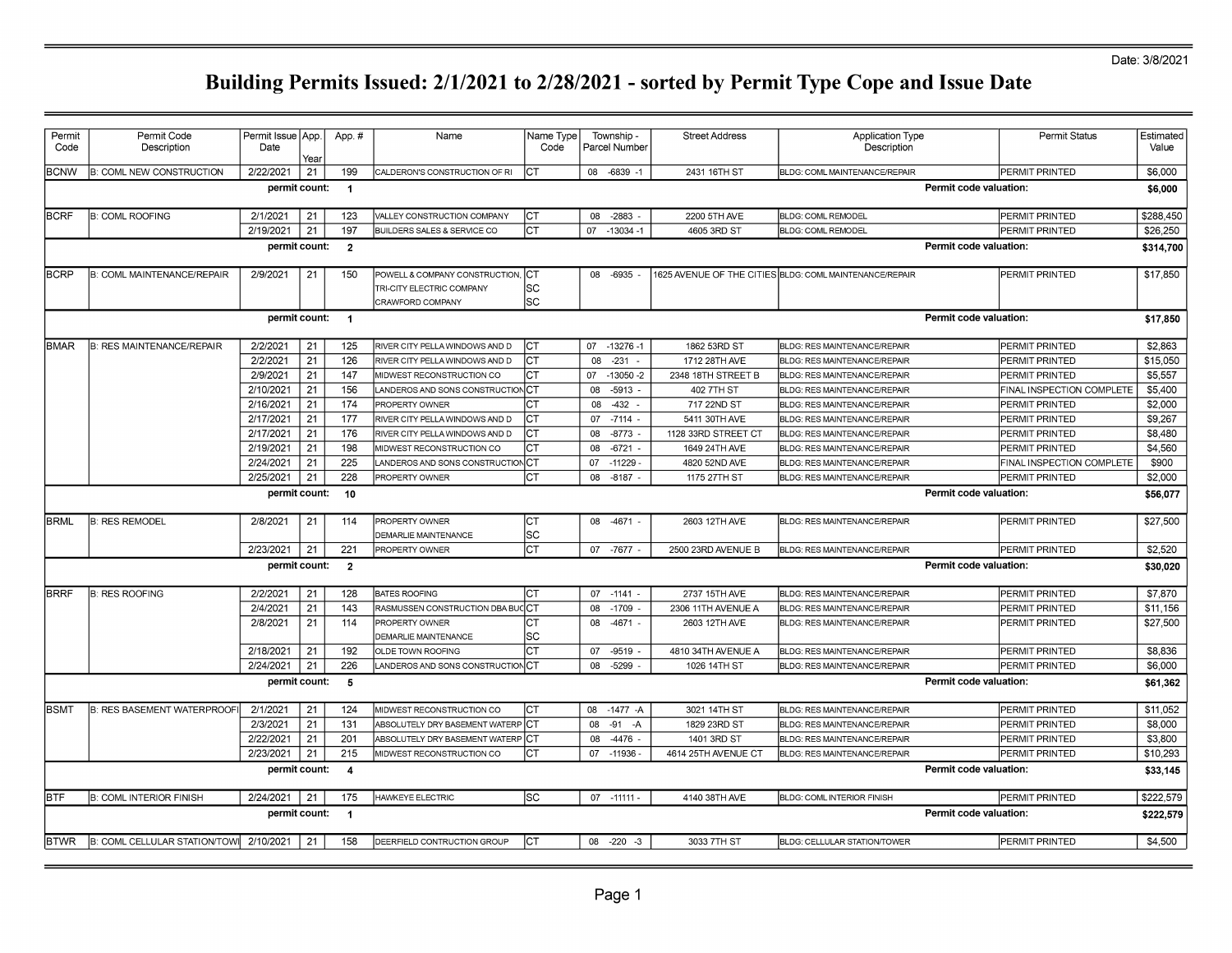#### Date: 3/8/2021

| Permit<br>Code | Permit Code<br>Description | Permit Issue App.<br>Date | Year | App.#          | Name                                                                                                          | Name Type<br>Code        |    | Township -<br>Parcel Number | <b>Street Address</b>                        | <b>Application Type</b><br>Description                  | Permit Status             | Estimated<br>Value |
|----------------|----------------------------|---------------------------|------|----------------|---------------------------------------------------------------------------------------------------------------|--------------------------|----|-----------------------------|----------------------------------------------|---------------------------------------------------------|---------------------------|--------------------|
|                |                            | permit count:             |      | $\overline{1}$ |                                                                                                               |                          |    |                             |                                              |                                                         | Permit code valuation:    | \$4,500            |
| lC2            | CO DEPOSIT > \$25000       | 2/24/2021                 | 21   | 175            | HAWKEYE ELECTRIC                                                                                              | SC                       |    | 07 - 11111 -                | 4140 38TH AVE                                | <b>BLDG: COML INTERIOR FINISH</b>                       | PERMIT PRINTED            | \$222,579          |
|                |                            | permit count:             |      | $\overline{1}$ |                                                                                                               |                          |    |                             |                                              |                                                         | Permit code valuation:    | \$222,579          |
| DRN1           | ENG: CLASS 1 DRAINAGE      | 2/4/2021                  | 21   | 142            | VALLEY CONSTRUCTION COMPANY                                                                                   | ICT                      |    | 07 -14410 -                 | 750 42ND AVENUE DR                           | <b>ENG: DRAINAGE PERMIT</b>                             | PERMIT PRINTED            | \$0                |
|                |                            | 2/8/2021                  | 20   | 1403           | AJ'S TRUCKING LANDSCAPING INC                                                                                 | Iст                      |    | 08 -1880                    | 1429 18TH AVE                                | <b>BLDG: RES DRIVEWAY</b>                               | PERMIT PRINTED            | \$0                |
|                |                            | permit count:             |      | $\overline{2}$ |                                                                                                               |                          |    |                             |                                              |                                                         | Permit code valuation:    | \$0                |
| lEC            | E: COML ELECTRICAL         | 2/9/2021                  | 20   | 1895           | <b>BUILD TO SUIT INC</b><br>LIGHTING MAINTENANCE INC                                                          | Іст<br>lsc               |    | 07 -14036 -                 | 520 VALLEY VIEW DR                           | <b>BLDG: COML REMODEL</b>                               | FINAL INSPECTION COMPLETE | \$400,000          |
|                |                            | 2/12/2021                 | 21   | 150            | POWELL & COMPANY CONSTRUCTION,<br>TRI-CITY ELECTRIC COMPANY<br>CRAWFORD COMPANY                               | IСТ<br>SC<br>lsc         |    | 08 -6935                    |                                              | 1625 AVENUE OF THE CITIES BLDG: COML MAINTENANCE/REPAIR | PERMIT PRINTED            | \$17,850           |
|                |                            | 2/16/2021                 | 20   | 418            | DAN HANELL CONSTRUCTION INC<br>TOUM PLUMBING<br>AMERICAN ELECTRIC INC                                         | CT<br>lsc<br>lsc         |    | 07 -13394                   | 4606 AVENUE OF THE CITIES BLDG: COMLADDITION |                                                         | PERMIT PRINTED            | \$90,000           |
|                |                            | 2/17/2021                 | 21   | 178            | ART-O-LITE ELECTRIC CO                                                                                        | CT                       |    | 07 -14551                   | 711 41ST AVENUE DR                           | ELEC: REMODEL                                           | PERMIT PRINTED            | \$0                |
|                |                            | 2/17/2021                 | 21   | 82             | PRECISION CONTRACTORS LLC<br>BLACKHAWK ELECTRIC ENTERPRISES SC                                                | IСТ                      |    | 07 -14724 -                 | 3850 38TH AVE                                | BLDG: COML MAINTENANCE/REPAIR                           | PERMIT PRINTED            | \$244,000          |
|                |                            | permit count: 5           |      |                |                                                                                                               |                          |    |                             |                                              |                                                         | Permit code valuation:    | \$751,850          |
| <b>IENB</b>    | <b>B: RES DRIVEWAY</b>     | 2/8/2021                  | 20   | 1403           | AJ'S TRUCKING LANDSCAPING INC                                                                                 | Iст                      |    | 08 -1880                    | 1429 18TH AVE                                | <b>BLDG: RES DRIVEWAY</b>                               | FINAL INSPECTION COMPLETE | \$0                |
|                |                            | permit count:             |      | $\overline{1}$ |                                                                                                               |                          |    |                             |                                              |                                                         | Permit code valuation:    | \$0                |
| lER.           | E: RES ELECTRICAL          | 2/1/2021                  | 21   | 121            | PIKUZA ELECTRIC INC                                                                                           | lст                      | 08 | $-392$                      | 1708 11TH AVE                                | ELEC: REPAIR                                            | PERMIT PRINTED            | \$0                |
|                |                            | 2/1/2021                  | 21   | 122            | TRI-CITY ELECTRIC COMPANY                                                                                     | CТ                       | 08 | $-477 - 3$                  | 4708 8TH AVE                                 | ELEC: WIRING, MISC                                      | PERMIT PRINTED            | \$0                |
|                |                            | 2/2/2021                  | 21   | 129            | LAKEWOOD ELECTRIC AND GENERATO CT                                                                             |                          | 08 | $-8783$                     | 911 32ND AVENUE CT                           | ELEC: SERVICE                                           | FINAL INSPECTION COMPLETE | \$0                |
|                |                            | 2/3/2021                  | 21   | 130            | ACCURATE ELCT INSTALLATION LLC                                                                                | CТ                       | 08 | $-3294$                     | 1915 24TH ST                                 | ELEC: REPAIR                                            | PERMIT PRINTED            | \$0                |
|                |                            | 2/5/2021                  | 21   | 145            | L & L ELECTRIC INC                                                                                            | СT                       | 08 | -5870                       | 909 5TH AVE                                  | ELEC: REMODEL                                           | PERMIT PRINTED            | \$0                |
|                |                            | 2/10/2021                 | 21   | 54             | CHUMBLEY CONSTRUCTION, KEN<br>KOEHLER ELECTRIC INC. J W<br>BLONDELL PLUMBING SERVICES<br>YOUNG'S HEATING & AC | IСТ<br> SC<br> SC<br>lsc |    | 07 -7830                    | 2609 31ST ST                                 | <b>BLDG: RES REMODEL</b>                                | PERMIT PRINTED            | \$35,000           |
|                |                            | 2/16/2021                 | 20   | 1965           | PROPERTY OWNER                                                                                                | lст                      | 08 | $-8951$                     | 4228 RIVER DR                                | <b>BLDG: GARAGES/CARPORTS</b>                           | PERMIT PRINTED            | \$11,424           |
|                |                            | 2/17/2021                 | 21   | 180            | TRI-CITY ELECTRIC COMPANY                                                                                     | Iст                      | 07 | -7821                       | 3201 26TH AVENUE CT                          | ELEC: WIRING, MISC                                      | PERMIT PRINTED            | \$0                |
|                |                            | 2/23/2021                 | 21   | 212            | ELECTRIC DOCTOR SERVICE LLC                                                                                   | Іст                      | 07 | $-10110$                    | 5013 44TH AVENUE CT                          | ELEC: WIRING, MISC                                      | PERMIT PRINTED            | \$0                |
|                |                            | 2/23/2021                 | 21   | 219            | ELECTRIC DOCTOR SERVICE LLC                                                                                   | lст                      | 07 | $-5855$                     | 1823 46TH ST                                 | ELEC: WIRING, MISC                                      | PERMIT PRINTED            | \$0                |
|                |                            | 2/23/2021                 | 21   | 221            | PROPERTY OWNER                                                                                                | <b>CT</b>                | 07 | $-7677$                     | 2500 23RD AVENUE B                           | <b>BLDG: RES MAINTENANCE/REPAIR</b>                     | PERMIT PRINTED            | \$2,520            |
|                |                            | 2/23/2021                 | 21   | 216            | ELECTRIC DOCTOR SERVICE LLC                                                                                   | Iст                      | 08 | $-9150$                     | 355 12TH AVE                                 | ELEC: WIRING, MISC                                      | PERMIT PRINTED            | \$0                |
|                |                            | 2/25/2021                 | 20   | 2251           | PROPERTY OWNER<br>JOHNSON ELECTRIC CO, K C<br>BLONDELL PLUMBING SERVICES                                      | СT<br> SC<br> sc         | 07 | $-932 -$                    | 1148 54TH ST                                 | <b>BLDG: RES ADDITION</b>                               | PERMIT PRINTED            | \$2.700            |
|                |                            | 2/25/2021                 | 21   | 230            | KOEHLER ELECTRIC INC, J W                                                                                     | lст                      |    | 08 - 385                    | 1119 17TH ST                                 | ELEC: WIRING, MISC                                      | FINAL INSPECTION COMPLETE | \$0                |
|                |                            | 2/26/2021                 | 21   | 242            | ART-O-LITE ELECTRIC CO                                                                                        | CТ                       | 07 | $-11382 -$                  | 3701 43RD ST                                 | ELEC: REPAIR                                            | PERMIT PRINTED            | \$0                |
|                |                            | permit count:             |      | 15             |                                                                                                               |                          |    |                             |                                              |                                                         | Permit code valuation:    | \$51,644           |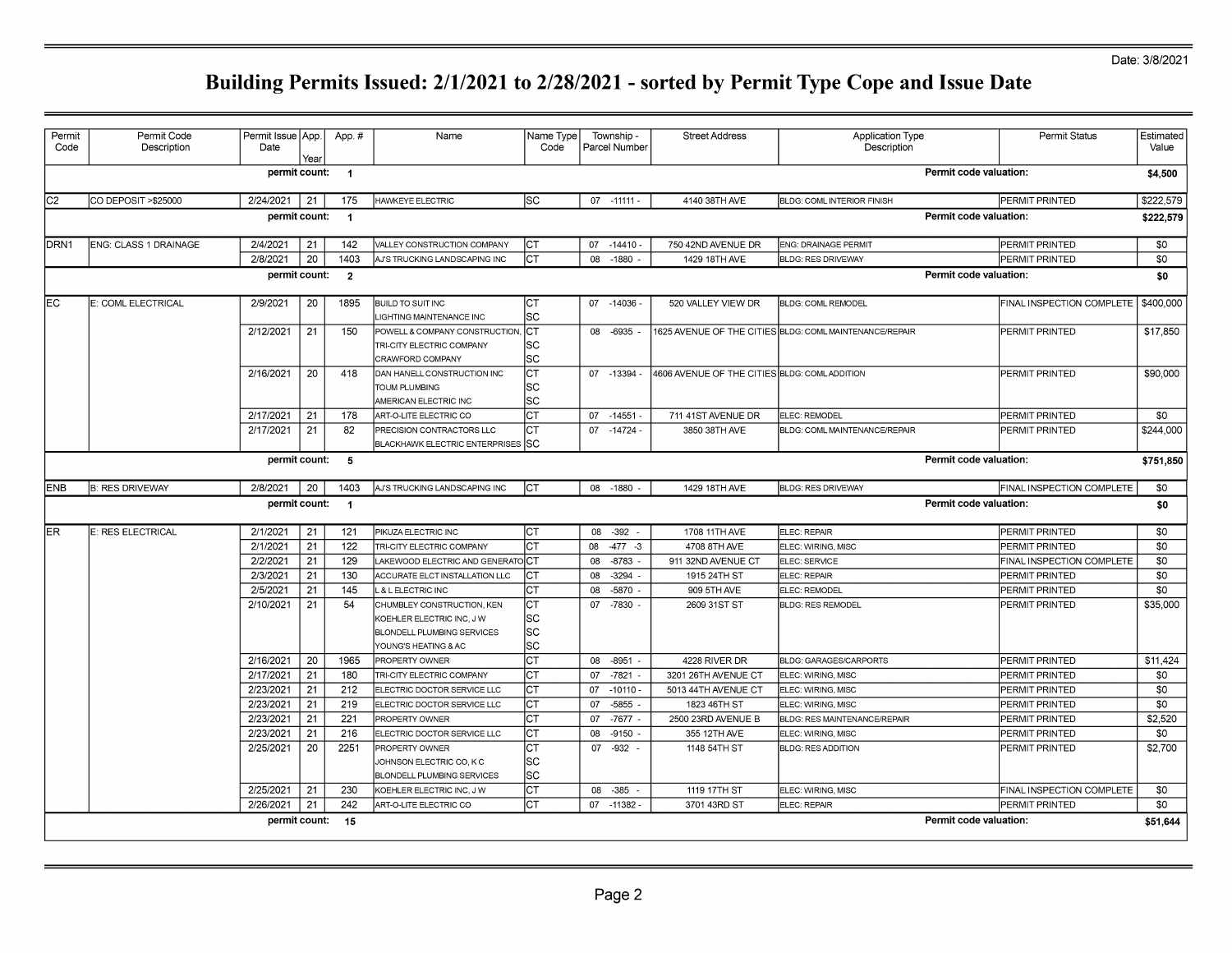| Permit<br>Code | Permit Code<br>Description | Permit Issue   App.<br>Date | Year     | App.#      | Name                                                             | Name Type⊺<br>Code | Township -<br>  Parcel Number       | <b>Street Address</b>          | <b>Application Type</b><br>Description                       | <b>Permit Status</b>             | Estimated<br>Value |
|----------------|----------------------------|-----------------------------|----------|------------|------------------------------------------------------------------|--------------------|-------------------------------------|--------------------------------|--------------------------------------------------------------|----------------------------------|--------------------|
| MC.            | M: COML MECHANICAL         | 2/9/2021                    | 21       | 151        | HOMETOWN PLUMBING & HEATING CO <b>ICT</b>                        |                    | 08 - 1548                           | 133 35TH ST                    | HTG: OTHER. INSTALL/REPLACE                                  | PERMIT PRINTED                   | \$7,300            |
|                |                            | 2/16/2021                   | 21       | 168        | <b>BRADY COMPANY. JL</b>                                         | CТ                 | 08<br>$-419$                        | 2307 5TH AVE                   | HTG: BOILER/FURNACE. REPLACE                                 | PERMIT PRINTED                   | \$12,650           |
|                |                            | 2/19/2021                   | 21       | 195        | BRADY COMPANY, J L                                               | ст                 | 07<br>$-11811$                      | 3802 16TH ST                   | HTG: BOILER/FURNACE. REPLACE                                 | PERMIT PRINTED                   | \$3,000            |
|                |                            | 2/22/2021                   | 21       | 204        | BRADY COMPANY, J L                                               | ст                 | 07<br>$-14467$                      | 1505 46TH AVE                  | <b>ITG: BOILER/FURNACE, INSTALL</b>                          | PERMIT PRINTED                   | \$3,000            |
|                |                            | 2/22/2021                   | 21       | 203        | BRADY COMPANY, J L                                               | CТ                 | $-7806$<br>08                       | 1811 15TH STREET PL            | HTG: BOILER/FURNACE, REPLACE                                 | PERMIT PRINTED                   | \$16,000           |
|                |                            | permit count:               |          | - 5        |                                                                  |                    |                                     |                                |                                                              | Permit code valuation:           | \$41,950           |
|                |                            |                             |          |            |                                                                  |                    |                                     |                                |                                                              |                                  |                    |
| МR             | <b>I</b> M: RES MECHANICAL | 2/1/2021                    | 21       | 119        | SCHEBLER COMPANY                                                 | CТ                 | $07 - 145 -$                        | 3330 7TH ST                    | HTG: FURNACE/AC, REPLACE                                     | PERMIT PRINTED                   | \$7,768            |
|                |                            | 2/1/2021                    | 21       | 118        | <b>O'DELLS HEATING AND AC</b>                                    | CТ                 | 08<br>-6461 -47                     | 3107 15TH ST                   | HTG: BOILER/FURNACE, REPLACE                                 | PERMIT PRINTED                   | \$3,112            |
|                |                            | 2/2/2021                    | 21       | 127        | CBC PLUMBING HEATING & AIR LLC                                   | CТ                 | 08<br>-1604                         | 231 38TH ST                    | HTG: BOILER/FURNACE, REPLACE                                 | PERMIT PRINTED                   | \$2,000            |
|                |                            | 2/4/2021                    | 21       | 133        | KALE HEATING & AC                                                | CТ                 | 07<br>$-1158$                       | 2715 16TH AVE                  | HTG: BOILER/FURNACE, REPLACE                                 | PERMIT PRINTED                   | \$4,700            |
|                |                            | 2/4/2021                    | 21       | 132        | KALE HEATING & AC                                                | CТ                 | 07<br>$-13496$                      | 4248 22ND AVE                  | HTG: BOILER/FURNACE, REPLACE                                 | PERMIT PRINTED                   | \$2,550            |
|                |                            | 2/4/2021                    | 21       | 134        | SCHEBLER COMPANY                                                 | CТ                 | 07<br>$-2000$                       | 2349 30TH ST                   | HTG: BOILER/FURNACE, REPLACE                                 | PERMIT PRINTED                   | \$3,560            |
|                |                            | 2/4/2021                    | 21       | 140        | FAMILY HEATING & COOLING                                         | CТ                 | $-2191$<br>07                       | 2525 29TH ST                   | HTG: BOILER/FURNACE, REPLACE                                 | PERMIT PRINTED                   | \$2,800            |
|                |                            | 2/4/2021                    | 21       | 141        | A1 MORRIS HEATING AND COOLING                                    | CТ                 | 08<br>$-6780$                       | 735 23RD ST                    | HTG: BOILER/FURNACE, REPLACE                                 | PERMIT PRINTED                   | \$4,000            |
|                |                            | 2/4/2021                    | 21       | 135        | BRADY COMPANY, J L                                               | CТ                 | $-8184$<br>08                       | 1137 27TH ST                   | HTG: BOILER/FURNACE, REPLACE                                 | PERMIT PRINTED                   | \$4,000            |
|                |                            | 2/8/2021                    | 18       | 1740       | REUTHER CONSTRUCTION                                             | CТ                 | 07 -2404 -1                         | 3211 39TH ST                   | BLDG:RES/NEW, SINGLE FAMILY DETACHED                         | PERMIT PRINTED                   | \$118,422          |
|                |                            |                             |          |            | A+ PLUMBING                                                      | SC                 |                                     |                                |                                                              |                                  |                    |
|                |                            |                             |          |            | ENNY DESANTIAGO PLUMBING                                         | lsc                |                                     |                                |                                                              |                                  |                    |
|                |                            |                             |          |            | ADVANTAGE ELCTRL SERVICES INC                                    | SC                 |                                     |                                |                                                              |                                  |                    |
|                |                            | 2/8/2021                    | 21       | 146        | HEATCO SERVICE COMPANY                                           | IСТ                | -5870<br>08                         | 909 5TH AVE                    | HTG: OTHER. INSTALL/REPLACE                                  | PERMIT PRINTED                   | \$4,300            |
|                |                            | 2/9/2021                    | 21       | 155        | <b>BITLER HEATING</b>                                            | ст                 | 07<br>$-11786$                      | 4711 12TH AVE                  | HTG: BOILER/FURNACE, REPLACE                                 | PERMIT PRINTED                   | \$1,800            |
|                |                            | 2/9/2021                    | 21       | 154        | SCHEBLER COMPANY                                                 | CТ                 | $-12424$<br>07                      | 3101 56TH ST                   | HTG: BOILER/FURNACE, REPLACE                                 | PERMIT PRINTED                   | \$2,765            |
|                |                            | 2/9/2021                    | 21       | 152        | BRADY COMPANY, J L                                               | CТ                 | -13059<br>07                        | 5608 32ND AVENUE CT            | HTG: BOILER/FURNACE, REPLACE                                 | PERMIT PRINTED                   | \$3,000            |
|                |                            | 2/9/2021                    | 21       | 100        | PROPERTY OWNER                                                   | CТ                 | 08<br>$-6619$                       | 1150 32ND ST                   | <b>IBLDG: RES REMODEL</b>                                    | PERMIT PRINTED                   | \$8,000            |
|                |                            |                             |          |            | PROPERTY OWNER                                                   | SC                 |                                     |                                |                                                              |                                  |                    |
|                |                            |                             |          |            | DEMARLIE MAINTENANCE                                             | SC                 |                                     |                                |                                                              |                                  |                    |
|                |                            |                             |          |            | <b>A1 MORRIS HEATING AND COOLING</b>                             | SC                 |                                     |                                |                                                              |                                  |                    |
|                |                            | 2/9/2021                    | 21       | 153        | FREED HEATING & AC                                               | СT                 | -678<br>08                          | 1155 26TH ST                   | HTG: BOILER/FURNACE, REPLACE                                 | PERMIT PRINTED                   | \$3,200            |
|                |                            | 2/11/2021                   | 21       | 161        | FREED HEATING & AC                                               | CТ                 | 07<br>$-11160$                      | 5011 49TH STREET CT            | HTG: BOILER/FURNACE, REPLACE                                 | PERMIT PRINTED                   | \$2,900            |
|                |                            | 2/11/2021                   | 21       | 162        | BRADY COMPANY, J L                                               | CТ                 | $-8534$<br>07                       | 1741 40TH STREET CT            | HTG: BOILER/FURNACE, REPLACE                                 | PERMIT PRINTED                   | \$3.900            |
|                |                            | 2/11/2021                   | 21       | 163        | <b>BRADY COMPANY, J L</b>                                        | CТ                 | $-7383$<br>08                       | 2334 5TH ST                    | HTG: BOILER/FURNACE, REPLACE                                 | PERMIT PRINTED                   | \$2,000            |
|                |                            | 2/16/2021                   | 21       | 166        | <b>BRADY COMPANY, JL</b>                                         | CТ                 | $-1641$<br>07                       |                                | 3145 AVENUE OF THE CITIES HTG: BOILER/FURNACE, REPLACE       | PERMIT PRINTED                   | \$3.700            |
|                |                            | 2/16/2021                   | 21       | 167        | <b>BRADY COMPANY, JL</b>                                         | CТ                 | -6686<br>07                         | 3905 15TH AVE                  | HTG: BOILER/FURNACE, REPLACE                                 | PERMIT PRINTED                   | \$2,000            |
|                |                            | 2/16/2021                   | 21       | 165        | BRADY COMPANY, J L                                               | CТ                 | $-1063$<br>08                       | 414 20TH AVE                   | HTG: BOILER/FURNACE, REPLACE                                 | PERMIT PRINTED                   | \$3,000            |
|                |                            | 2/16/2021                   | 21       | 164        | BRADY COMPANY, J L                                               | СT                 | $-2366$<br>08                       | 1727 5TH ST                    | HTG: BOILER/FURNACE, REPLACE                                 | PERMIT PRINTED                   | \$1,700            |
|                |                            | 2/16/2021                   | 21       | 169        | TOTAL MAINTENANCE INC                                            | IСТ                | 08<br>$-6412$                       | 2328 18TH STREET A             | HTG: BOILER/FURNACE, REPLACE                                 | PERMIT PRINTED                   | \$2,640            |
|                |                            | 2/16/2021                   | 21       | 170        | CRAWFORD HEATING & COOLING                                       | IСТ                | 08<br>$-8623$ .                     | 914 54TH ST                    | HTG: BOILER/FURNACE, REPLACE                                 | PERMIT PRINTED                   | \$2,295            |
|                |                            | 2/18/2021                   | 21       | 185        | KALE HEATING & AC                                                | IСТ                | 07<br>-13496                        | 4216 22ND AVE                  | HTG: BOILER/FURNACE, REPLACE                                 | PERMIT PRINTED                   | \$2,550            |
|                |                            | 2/18/2021                   | 21       | 182<br>183 | KALE HEATING & AC                                                | CТ                 | 07<br>$-13496$                      | 4280 22ND AVE                  | HTG: BOILER/FURNACE, REPLACE                                 | PERMIT PRINTED                   | \$2,550            |
|                |                            | 2/18/2021<br>2/18/2021      | 21       | 188        | KALE HEATING & AC                                                | CТ                 | $-179 - 1$<br>07<br>$-5855$<br>07   | 2826 32ND AVENUE DR            | HTG: BOILER/FURNACE, REPLACE                                 | PERMIT PRINTED                   | \$5,150<br>\$500   |
|                |                            | 2/18/2021                   | 21<br>21 | 181        | KLAUER HEATING & AC LTD<br>KALE HEATING & AC                     | CТ<br>CТ           | 08<br>-4473                         | 1823 46TH ST<br>314 15TH AVE   | <b>HTG: GAS PIPING</b><br>HTG: FURNACE/AC, REPLACE           | PERMIT PRINTED<br>PERMIT PRINTED | \$5,000            |
|                |                            | 2/18/2021                   | 21       | 186        | KALE HEATING & AC                                                | CТ                 | $-6191$ .                           | 4205 7TH AVE                   |                                                              | PERMIT PRINTED                   | \$4,975            |
|                |                            | 2/19/2021                   |          | 193        |                                                                  |                    | 08                                  |                                | HTG: BOILER/FURNACE. REPLACE                                 |                                  | \$2,700            |
|                |                            | 2/19/2021                   | 21<br>21 | 194        | CBC PLUMBING HEATING & AIR LLC<br>CBC PLUMBING HEATING & AIR LLC | CТ<br>CТ           | 80<br>$-2561 - 18$<br>$-7719$<br>08 | 3201 11TH AVE<br>1035 17TH AVE | HTG: BOILER/FURNACE, REPLACE<br>HTG: BOILER/FURNACE, REPLACE | PERMIT PRINTED<br>PERMIT PRINTED | \$500              |
|                |                            | 2/19/2021                   | 21       | 196        |                                                                  | CТ                 | -8876                               |                                |                                                              | PERMIT PRINTED                   | \$2,600            |
|                |                            |                             |          |            | BRADY COMPANY, J L                                               |                    | 08                                  | 2906 2ND ST                    | HTG: BOILER/FURNACE, REPLACE                                 |                                  |                    |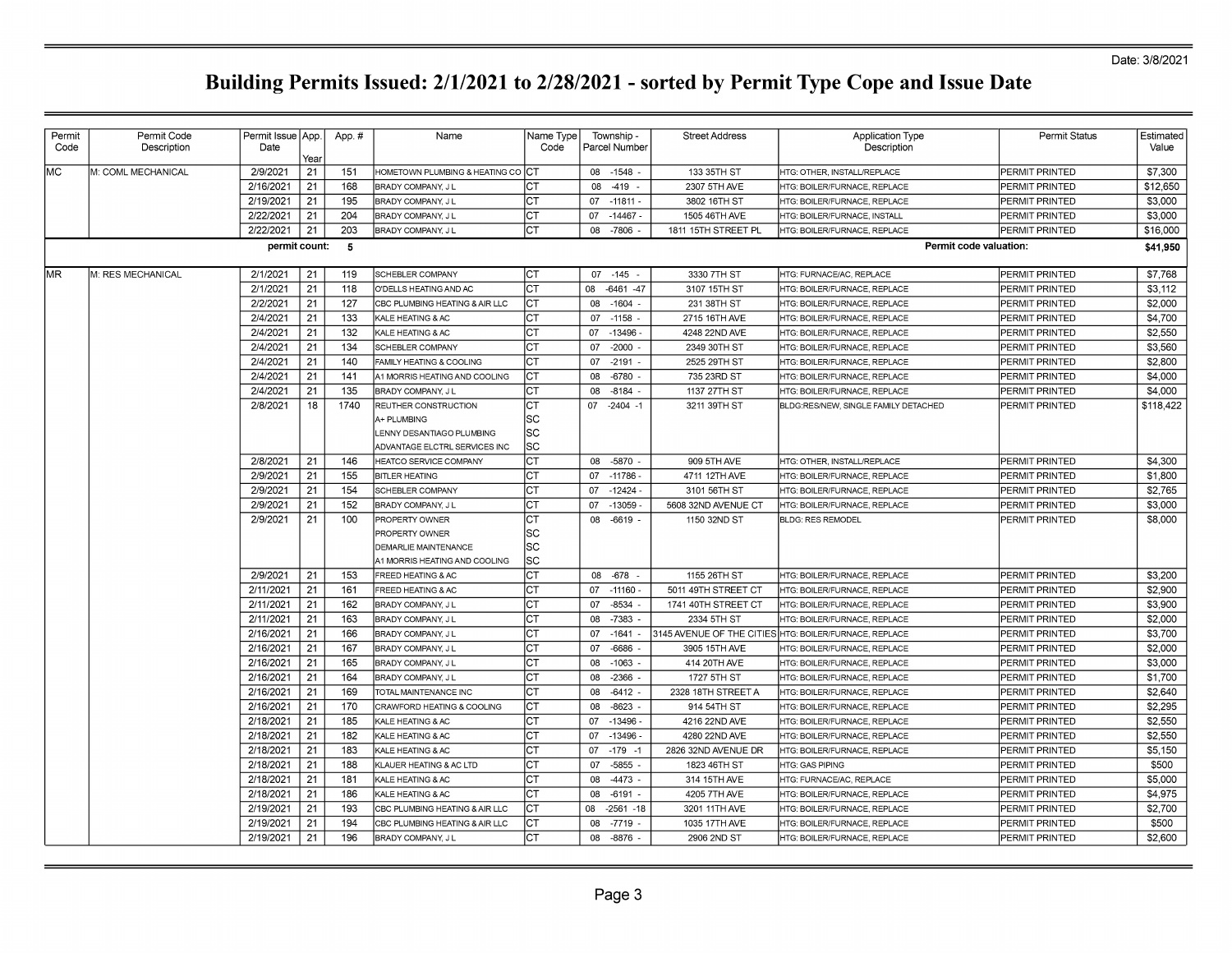| Permit<br>Code | Permit Code<br>Description              | Permit Issue   App.<br>Date |            | App.#                | Name                           | Name Type<br>Code |    | Township -<br>Parcel Number | <b>Street Address</b> | <b>Application Type</b><br>Description                  |                               | <b>Permit Status</b> | Estimated<br>Value |
|----------------|-----------------------------------------|-----------------------------|------------|----------------------|--------------------------------|-------------------|----|-----------------------------|-----------------------|---------------------------------------------------------|-------------------------------|----------------------|--------------------|
| MR             | VI: RES MECHANICAL.                     | 2/22/2021                   | Year<br>21 | 208                  | TOTAL MAINTENANCE INC          |                   |    | 07 -13969                   | 3721 37TH AVE         | HTG: FURNACE/AC, REPLACE                                |                               | PERMIT PRINTED       | \$8,166            |
|                |                                         | 2/22/2021                   | 21         | 202                  | BRADY COMPANY, JL              |                   | 07 | $-2193$                     | 2829 25TH AVENUE A    | <b>ITG: BOILER/FURNACE, REPLACE</b>                     |                               | PERMIT PRINTED       | \$5,000            |
|                |                                         | 2/22/2021                   | 21         | 207                  | BRADY COMPANY, J L             |                   | 80 | $-1050$                     | 518 RAILROAD AVE      | HTG: BOILER/FURNACE, REPLACE                            |                               | PERMIT PRINTED       | \$3,000            |
|                |                                         | 2/22/2021                   | 21         | 206                  | KALE HEATING & AC              |                   | 08 | $-5322$                     | 2944 11TH AVENUE A    | HTG: BOILER/FURNACE, REPLACE                            |                               | PERMIT PRINTED       | \$4,515            |
|                |                                         | 2/22/2021                   | 21         | 205                  | <b>THOMPSON TIN LLC</b>        |                   | 08 | $-6803$                     | 1813 12TH ST          | HTG: BOILER/FURNACE, REPLACE                            |                               | PERMIT PRINTED       | \$1,600            |
|                |                                         | 2/22/2021                   | 21         | 200                  | <b>HEATCO SERVICE COMPANY</b>  | CТ                | 08 | $-8187$                     | 1175 27TH ST          | HTG: FURNACE/AC, REPLACE                                |                               | PERMIT PRINTED       | \$5,600            |
|                |                                         | 2/23/2021                   | 21         | 218                  | <b>KALE HEATING &amp; AC</b>   |                   | 07 | $-12421$                    | 3201 56TH ST          | HTG: BOILER/FURNACE, REPLACE                            |                               | PERMIT PRINTED       | \$4.998            |
|                |                                         | 2/23/2021                   | 21         | 214                  | <b>KALE HEATING &amp; AC</b>   |                   | 07 | $-1971$                     | 2373 29TH ST          | HTG: BOILER/FURNACE, REPLACE                            |                               | PERMIT PRINTED       | \$3,795            |
|                |                                         | 2/23/2021                   | 21         | 213                  | TOTAL MAINTENANCE INC          | CТ                | 07 | $-6634$                     | 3708 14TH AVE         | HTG: BOILER/FURNACE, REPLACE                            |                               | PERMIT PRINTED       | \$5,198            |
|                |                                         | 2/23/2021                   | 21         | 217                  | KALE HEATING & AC              | CТ                | 08 | $-4362$                     | 1220 15TH ST          | HTG: BOILER/FURNACE, REPLACE                            |                               | PERMIT PRINTED       | \$8.180            |
|                |                                         | 2/26/2021                   | 21         | 233                  | KALE HEATING & AC              | CТ                | 07 | $-13359$                    | 5 TIMBERWOOD CT       | HTG: BOILER/FURNACE, REPLACE                            |                               | PERMIT PRINTED       | \$4,200            |
|                |                                         | 2/26/2021                   | 21         | 231                  | DOUG'S HEATING & AIR COND      | CТ                | 07 | $-4962$                     | 3623 26TH ST          | HTG: BOILER/FURNACE, REPLACE                            |                               | PERMIT PRINTED       | \$3.950            |
|                |                                         | 2/26/2021                   | 21         | 232                  | KALE HEATING & AC              | CТ                | 08 | $-2257$                     | 164 13TH AVE          | HTG: BOILER/FURNACE, REPLACE                            |                               | PERMIT PRINTED       | \$3,480            |
|                |                                         | 2/26/2021                   | 21         | 235                  | PRECISION AIR HTG & AC INC     | CТ                | 08 | $-4228$                     | 825 15TH ST           | HTG: FURNACE/AC, REPLACE                                |                               | PERMIT PRINTED       | \$9,600            |
|                |                                         | 2/26/2021                   | 21         | 234                  | HOMETOWN PLUMBING & HEATING CO | CТ                | 08 | $-4519$                     | 1812 12TH ST          | HTG: BOILER/FURNACE, REPLACE                            |                               | PERMIT PRINTED       | \$3,900            |
|                |                                         |                             |            |                      |                                |                   |    |                             |                       |                                                         |                               |                      |                    |
|                |                                         | permit count:               |            | 49                   |                                |                   |    |                             |                       |                                                         | <b>Permit code valuation:</b> |                      | \$301,819          |
| PC             | P: COML PLUMBING                        | 2/16/2021                   | 21         | 150                  | POWELL & COMPANY CONSTRUCTION, | Iст               | 08 | -6935                       |                       | 1625 AVENUE OF THE CITIES BLDG: COML MAINTENANCE/REPAIR |                               | PERMIT PRINTED       | \$17,850           |
|                |                                         |                             |            |                      | TRI-CITY ELECTRIC COMPANY      | ΙSC               |    |                             |                       |                                                         |                               |                      |                    |
|                |                                         |                             |            |                      | CRAWFORD COMPANY               | lsc               |    |                             |                       |                                                         |                               |                      |                    |
|                |                                         | 2/22/2021                   | 21         | 210                  | <b>ERICKSON PLUMBING</b>       | СT                | 08 | -3450 -A                    | 1623 15TH ST          | PLBG: INSTALLATION, COMMERCIAL                          |                               | PERMIT PRINTED       | \$1,500            |
|                |                                         | permit count:               |            | $\overline{2}$       |                                |                   |    |                             |                       |                                                         | <b>Permit code valuation:</b> |                      | \$19,350           |
| PCM6           | P: COML GAS MTR RECONCT (6 M( 2/18/2021 |                             | 21         | 187                  | NORTHWEST MECHANICAL INC       | Iст               |    | 08 -5418                    | 1601 RIVER DR         | PLBG: GAS MTR RECONNECT AFTER 6 MONTHS                  |                               | PERMIT PRINTED       | \$500              |
|                |                                         | permit count:               |            | $\overline{1}$       |                                |                   |    |                             |                       |                                                         | Permit code valuation:        |                      | \$500              |
| PCR6           | P: RES GAS MTR RECONCT (6 MO)           | 2/4/2021                    | 21         | 139                  | RAGAN MECHANICAL INC.          | Iст               | 08 | -7350                       | 2215 7TH ST           | PLBG: GAS MTR RECONNECT AFTER 6 MONTHS                  |                               | PERMIT PRINTED       | \$500              |
|                |                                         | 2/16/2021                   | 21         | 173                  | LENNY DESANTIAGO PLUMBING      | IСТ               | 07 | $-5816$                     | 4508 21ST AVE         | PLBG: GAS MTR RECONNECT AFTER 6 MONTHS                  |                               | PERMIT PRINTED       | \$500              |
|                |                                         | permit count:               |            | $\overline{2}$       |                                |                   |    |                             |                       |                                                         | Permit code valuation:        |                      | \$1,000            |
| <b>PGAS</b>    | P: COML GAS PIPING                      | 2/18/2021                   | 21         | 189                  | PETERSEN PLUMBING & HEATING CO | Iст               | 08 | $-9243 -$                   | 3031 7TH ST           | PLBG: GAS PIPING                                        |                               | PERMIT PRINTED       | \$1,500            |
|                |                                         | permit count:               |            | $\blacktriangleleft$ |                                |                   |    |                             |                       |                                                         | Permit code valuation:        |                      | \$1,500            |
| PGR            | P: RES GAS PIPING                       | 2/26/2021                   | 21         | 238                  | PETERSEN PLUMBING & HEATING CO | IСТ               |    | 07 -10295 -                 | 3401 51ST ST          | PLBG: GAS PIPING                                        |                               | PERMIT PRINTED       | \$500              |
|                |                                         | permit count:               |            | $\overline{1}$       |                                |                   |    |                             |                       |                                                         | Permit code valuation:        |                      | \$500              |
| <b>PR</b>      | P: RES PLUMBING                         | 2/4/2021                    | 21         | 138                  | A+ PLUMBING                    | IСТ               | 07 | $-12104$                    | 3517 56TH STREET PL   | PLBG: INSTALLATION, RESIDENTIAL                         |                               | PERMIT PRINTED       | \$4,000            |
|                |                                         | 2/4/2021                    | 21         | 100                  | PROPERTY OWNER                 | CТ                | 08 | $-6619$                     | 1150 32ND ST          | <b>BLDG: RES REMODEL</b>                                |                               | PERMIT PRINTED       | \$8,000            |
|                |                                         |                             |            |                      | PROPERTY OWNER                 | lsc               |    |                             |                       |                                                         |                               |                      |                    |
|                |                                         |                             |            |                      | DEMARLIE MAINTENANCE           | SC                |    |                             |                       |                                                         |                               |                      |                    |
|                |                                         |                             |            |                      | A1 MORRIS HEATING AND COOLING  | lsc               |    |                             |                       |                                                         |                               |                      |                    |
|                |                                         | 2/4/2021                    | 21         | 136                  | LENNY DESANTIAGO PLUMBING      | CТ                | 08 | -7978                       | 2042 15TH ST          | PLBG: INSTALLATION, RESIDENTIAL                         |                               | PERMIT PRINTED       | \$5,900            |
|                |                                         | 2/9/2021                    | 21         | 69                   | FW PROPERTY MAINTENANCE        | CТ                |    | 08 -1725 -1                 | 1152 26TH ST          | <b>BLDG: RES REMODEL</b>                                |                               | PERMIT PRINTED       | \$2,250            |
|                |                                         |                             |            |                      | FW PROPERTY MAINTENANCE        | lsc               |    |                             |                       |                                                         |                               |                      |                    |
|                |                                         |                             |            |                      | LENNY DESANTIAGO PLUMBING      | lsc               |    |                             |                       |                                                         |                               |                      |                    |
|                |                                         |                             |            |                      | <b>BITLER HEATING</b>          | lsc               |    |                             |                       |                                                         |                               |                      |                    |
|                |                                         | 2/18/2021                   | 21         | 54                   | CHUMBLEY CONSTRUCTION, KEN     | IСТ               |    | 07 -7830                    | 2609 31ST ST          | <b>BLDG: RES REMODEL</b>                                |                               | PERMIT PRINTED       | \$35,000           |